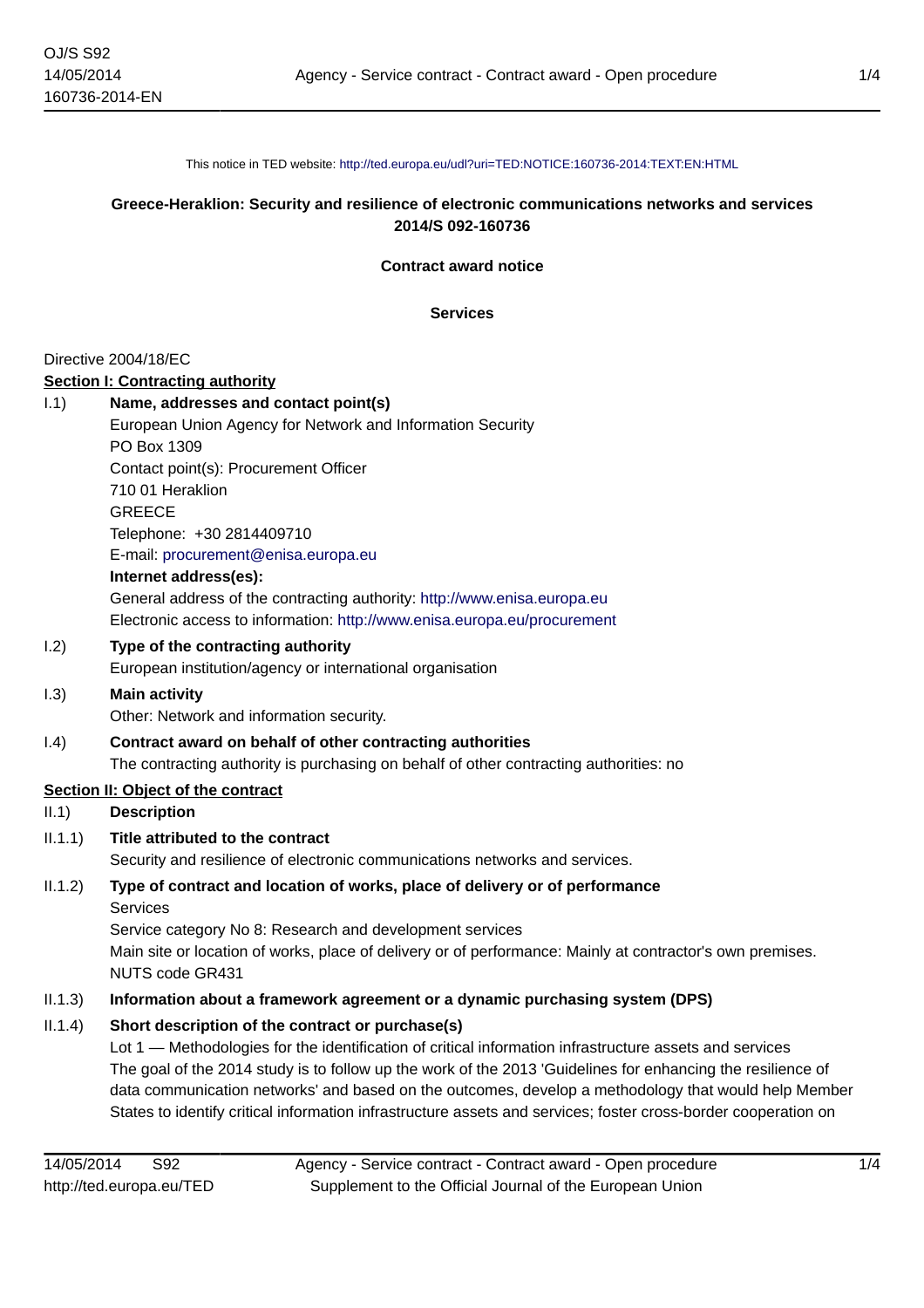these matters and help providers of critical services to procure appropriate security and resilient communication networks and services.

Lot 2 — Recommendations to address electronic communications dependencies on ICT products and services

ENISA requires a contractor which will assist the Agency to determine:

the existing dependencies on ICT services and products, supporting the core processes; the most common types of ICT services and products being procured or outsourced; the security requirements of SLAs governing the outsourced services and products; how providers currently set and impose security requirements on ICT services and products they procure or outsource from third parties; the issues or problems providers are experiencing regarding the procurement or outsourcing of ICT services and products; which existing material is already available to help providers with these issues; develop guidelines for providers which allow them to better deal with security requirements in the procurement or outsourcing of ICT services and products.

II.1.5) **Common procurement vocabulary (CPV)** 73000000

## II.1.6) **Information about Government Procurement Agreement (GPA)**

The contract is covered by the Government Procurement Agreement (GPA): no

- II.2) **Total final value of contract(s)**
- II.2.1) **Total final value of contract(s)** Value: 73 500 EUR Excluding VAT

#### **Section IV: Procedure**

- IV.1) **Type of procedure**
- IV.1.1) **Type of procedure** Open
- IV.2) **Award criteria**
- IV.2.1) **Award criteria**
- IV.2.2) **Information about electronic auction** An electronic auction has been used: no
- IV.3) **Administrative information**
- IV.3.1) **File reference number attributed by the contracting authority** ENISA D-COD-13-T31.
- IV.3.2) **Previous publication(s) concerning the same contract Contract notice** Notice number in the OJEU: [2013/S 247-429841](http://ted.europa.eu/udl?uri=TED:NOTICE:429841-2013:TEXT:EN:HTML) of 20.12.2013

# **Section V: Award of contract**

Contract No: Security and resilience of electronic communications networks and services

Lot No: 1 - Lot title: Lot 1 — Methodologies for the identification of critical information infrastructure assets and services

- V.1) **Date of contract award decision:** 4.3.2014
- V.2) **Information about offers**
	- Number of offers received: 5

## V.3) **Name and address of economic operator in favour of whom the contract award decision has been taken**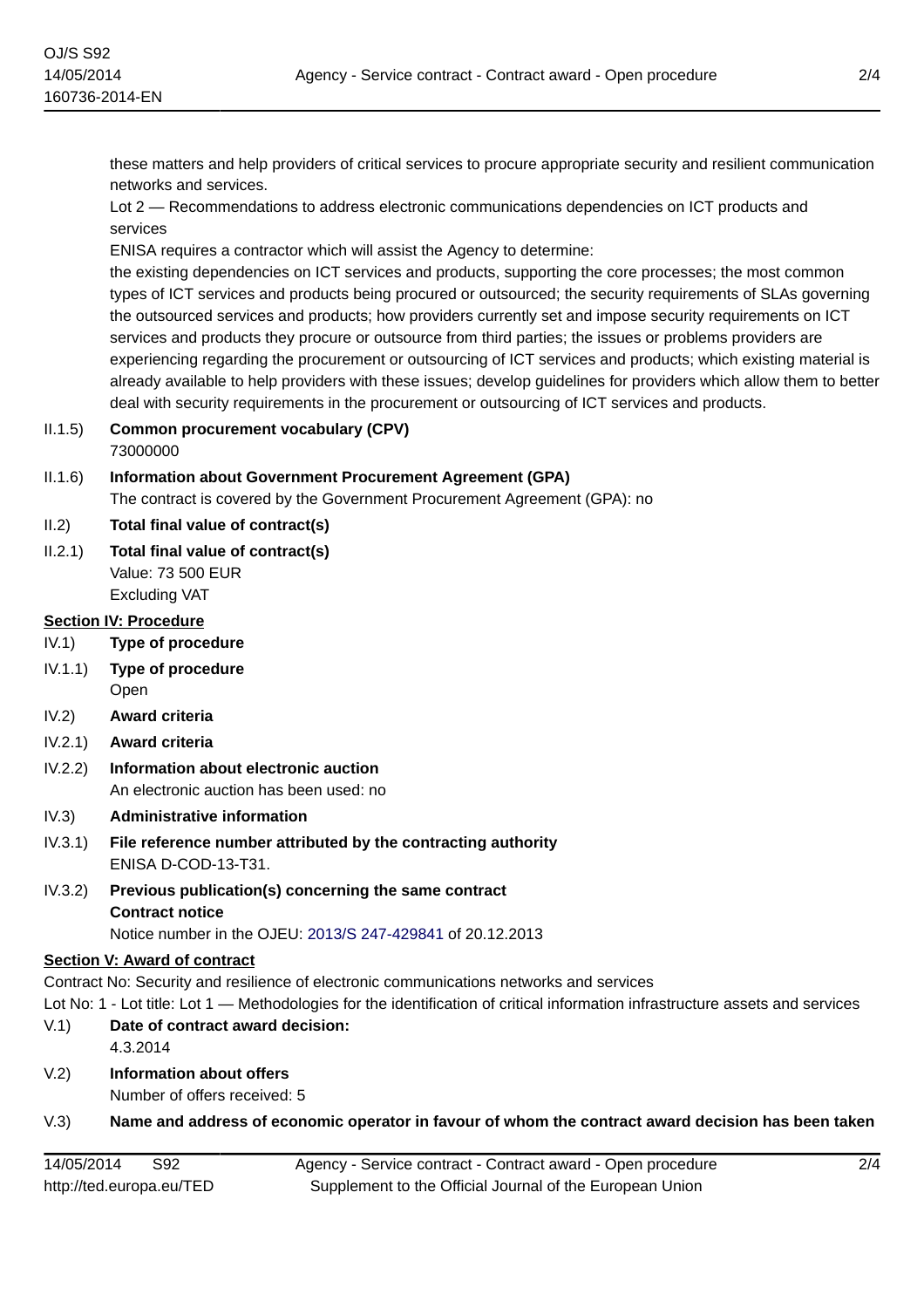Oteplus Technikes Kai Epichirimatikes Liseis A.E. Marinou Antypa 90 141 21 Irakleio, Attica **GREECE** 

# V.4) **Information on value of contract**

Total final value of the contract: Value: 31 000 EUR Excluding VAT

# V.5) **Information about subcontracting**

The contract is likely to be sub-contracted: no

Contract No: Security and resilience of electronic communications networks and services

Lot No: 2 - Lot title: Lot 2 — Recommendations to address electronic communications dependencies on ICT products and services

V.1) **Date of contract award decision:**

4.3.2014

- V.2) **Information about offers** Number of offers received: 2
- V.3) **Name and address of economic operator in favour of whom the contract award decision has been taken** Ernst & Young Business-Advisory Services SARL

7, rue Gabriel Lippmann, Parc d'Activité Syrdall 2 5365 Munsbach LUXEMBOURG

- V.4) **Information on value of contract** Total final value of the contract: Value: 42 500 EUR Excluding VAT
- V.5) **Information about subcontracting**

## **Section VI: Complementary information**

## VI.1) **Information about European Union funds**

The contract is related to a project and/or programme financed by European Union funds: no

VI.2) **Additional information:**

## VI.3) **Procedures for appeal**

VI.3.1) **Body responsible for appeal procedures**

Court of Justice of the European Union boulevard Konrad Adenauer, Kirchberg 2925 LUXEMBOURG E-mail: [cfi.registry@curia.europa.eu](mailto:cfi.registry@curia.europa.eu) Telephone: +352 4303-1 Fax: +352 4303-2600

**Body responsible for mediation procedures**

The European Ombudsman

1 avenue du Président Robert Schuman, CS 30403